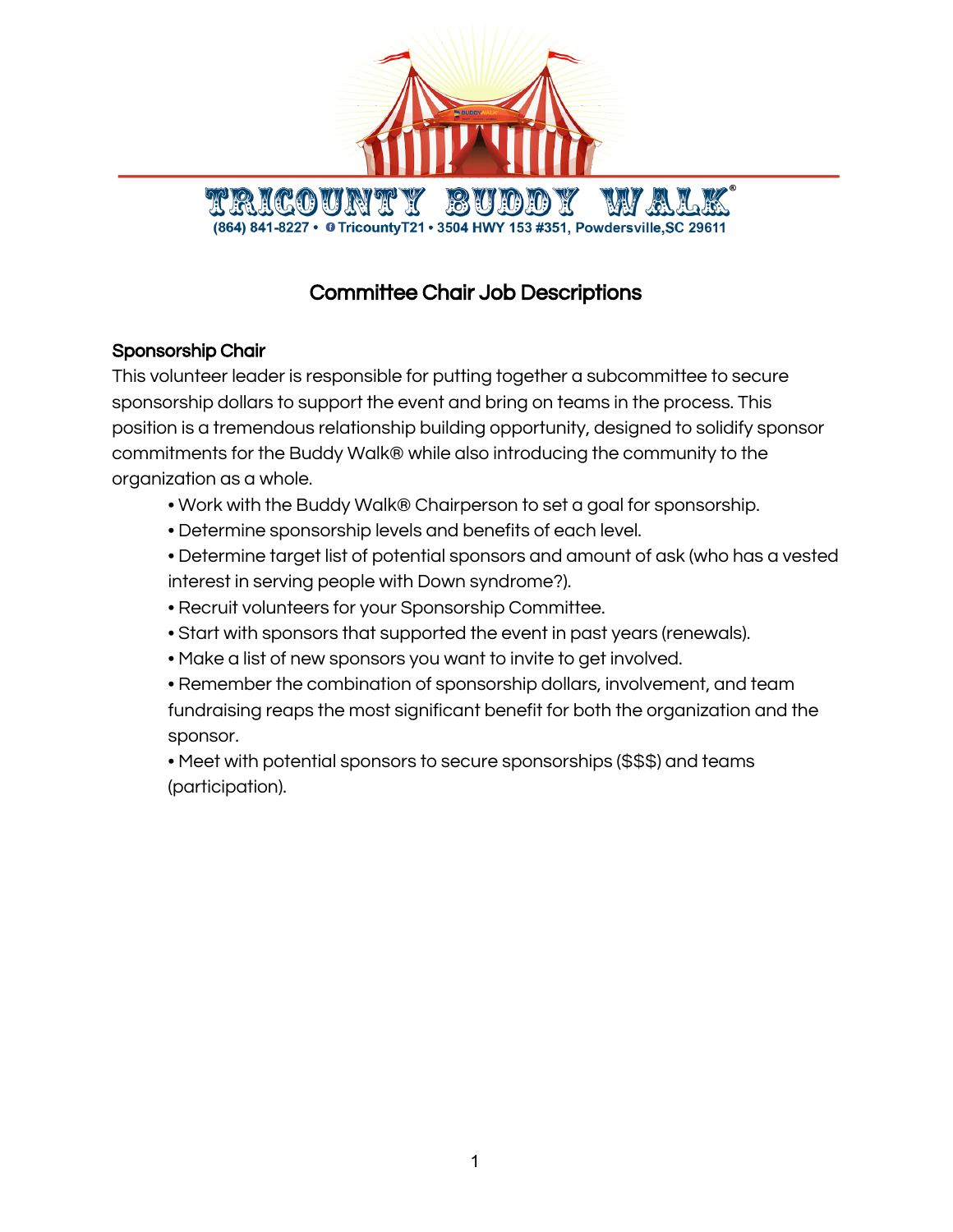

## Logistics Chair

This volunteer leader makes a flawless event experience from the time participants park, to the walk route, to the fun and festivities. The goal of a good Logistics Chair is to anticipate the needs of the participants and prepare, so the Buddy Walk® is comfortable and easy. You are the volunteer leader who puts together a subcommittee to handle the stuff no one notices… until it's not taken care of!

- Secure venue and date for the event in collaboration with Event Chairperson.
- Work to ensure permitting and other logistical elements are met to ensure course safety.

• Secure everything logistics (stage, sound system, tables, chairs, banner hanging).

- Establish the walking route and ensure it is safe and clearly marked.
- Recruit a Logistics Committee to help execute logistics on event day.
- Subcommittee roles include equipment, set-up and clean-up, parking/security, and registration.
- Recruit a Registration Chair and a team of volunteers to execute the registration process.
- Map out event layout for the Buddy Walk®, so everyone knows where each element will take place.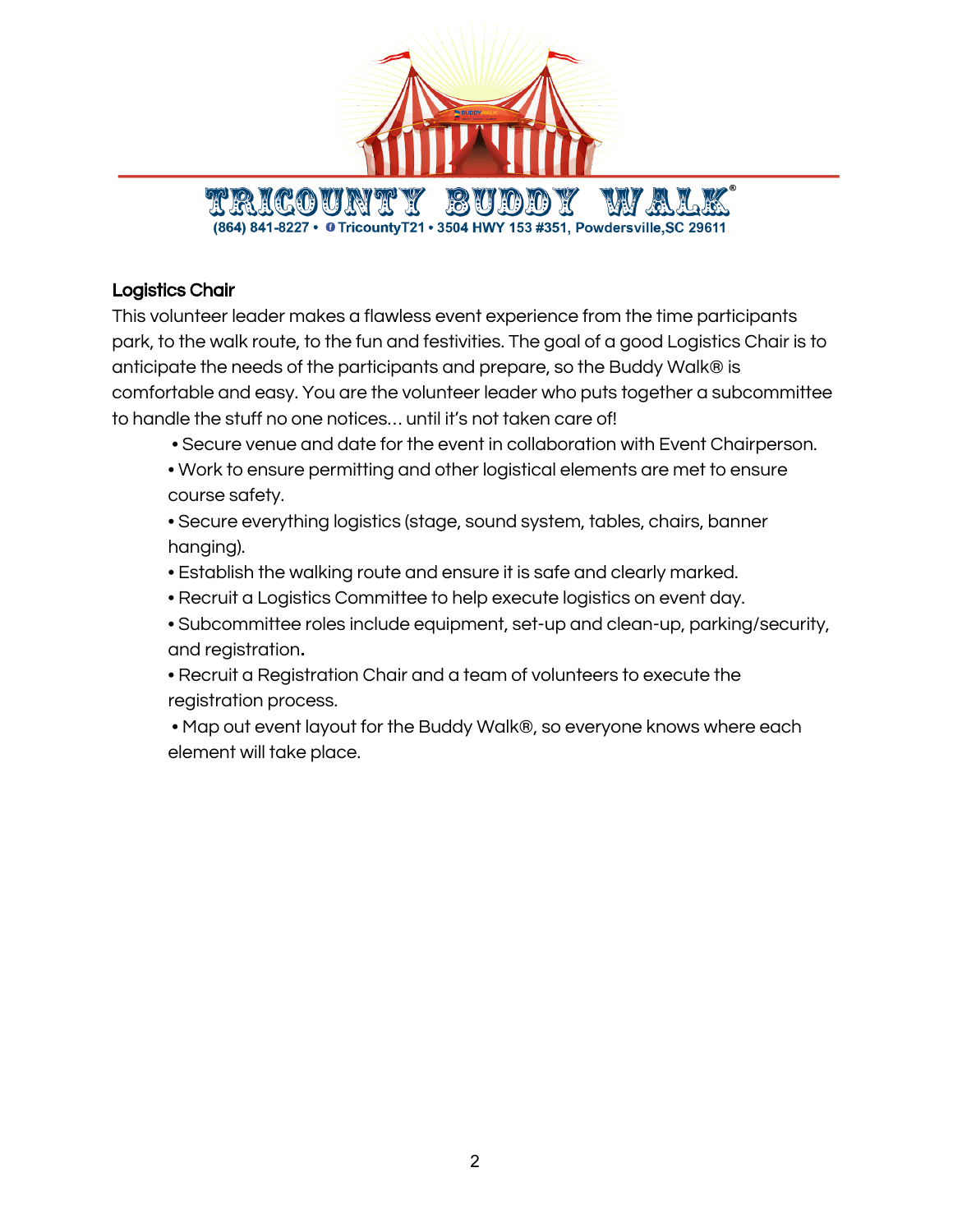

#### Family Engagement Chair

This volunteer leader ensures families impacted by Down syndrome are engaged in the Buddy Walk at every turn. The Family Engagement Chair is instrumental when it comes to raising awareness of Down syndrome at the Buddy Walk®. This volunteer will focus on showcasing the people we serve and their families by forming teams, raising funds and participating in the festivities.

- Put together a sub-committee of people to help you with Family Engagement.
- Engage families to get involved committee, Team Captain, a team, or volunteering at the event.

• Connect with Ceremony Chair to coach a self-advocate to be included in the ceremony.

• Involve families and self-advocates before event day to get them excited about participating.

• Encourage families to fundraise by inviting friends, neighbors, and providers to be on their team.

- Have returning families mentor new families to be involved in the Buddy Walk®.
- Help families share their story on their fundraising page to raise money for your Buddy Walk®.
- Connect families and self-advocates with the Marketing Chair for pre-event publicity opportunities.

• Encourage families to stick around and participate in ceremony and activities.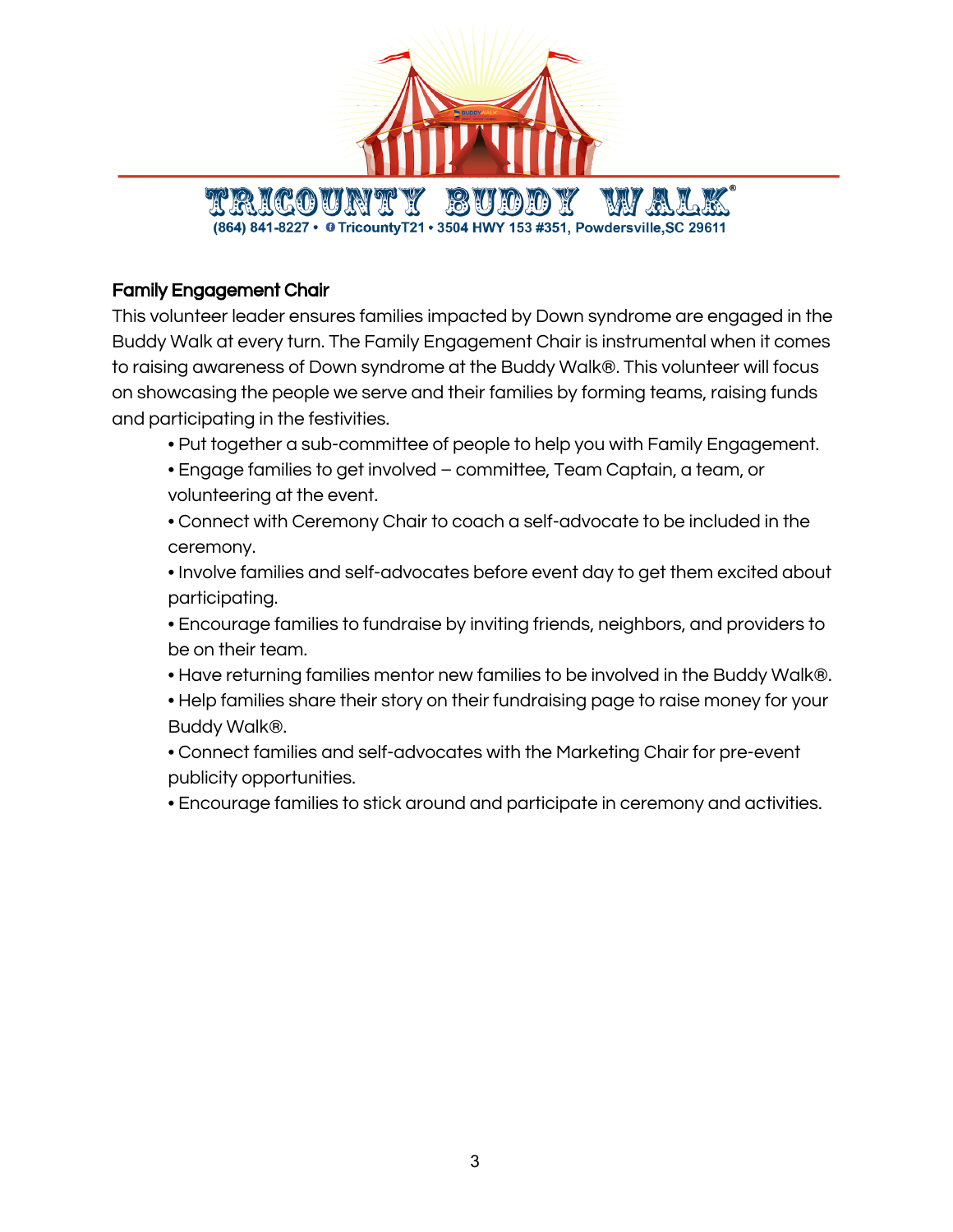

## Marketing Chair

This volunteer leader is in charge of ensuring the community knows about the Buddy Walk®. He/ she puts together a subcommittee that promotes the event and encourages teams to get signed up. We want to educate people about Down syndrome and let them know how they can make a difference by putting together a Buddy Walk® team and getting involved!

- Recruit a Marketing Committee to help you execute this role.
- Develop a plan to promote the Buddy Walk® in the community to engage teams and sponsors.

• Create a program that includes traditional outreach (media, local newspaper) and social media.

• Ensure marketing materials are distributed in the community posters, brochures, website.

• Mobilize your top fundraisers and loyal supporters for community marketing through organizational newsletters, social media, and other non-traditional means.

• Share self-advocate stories in newsletter blurbs, news releases and human-interest stories as testimonials pre-event and post-event.

• Serve as point person for media contacts on event day to connect them with Event Chairperson and self-advocates.